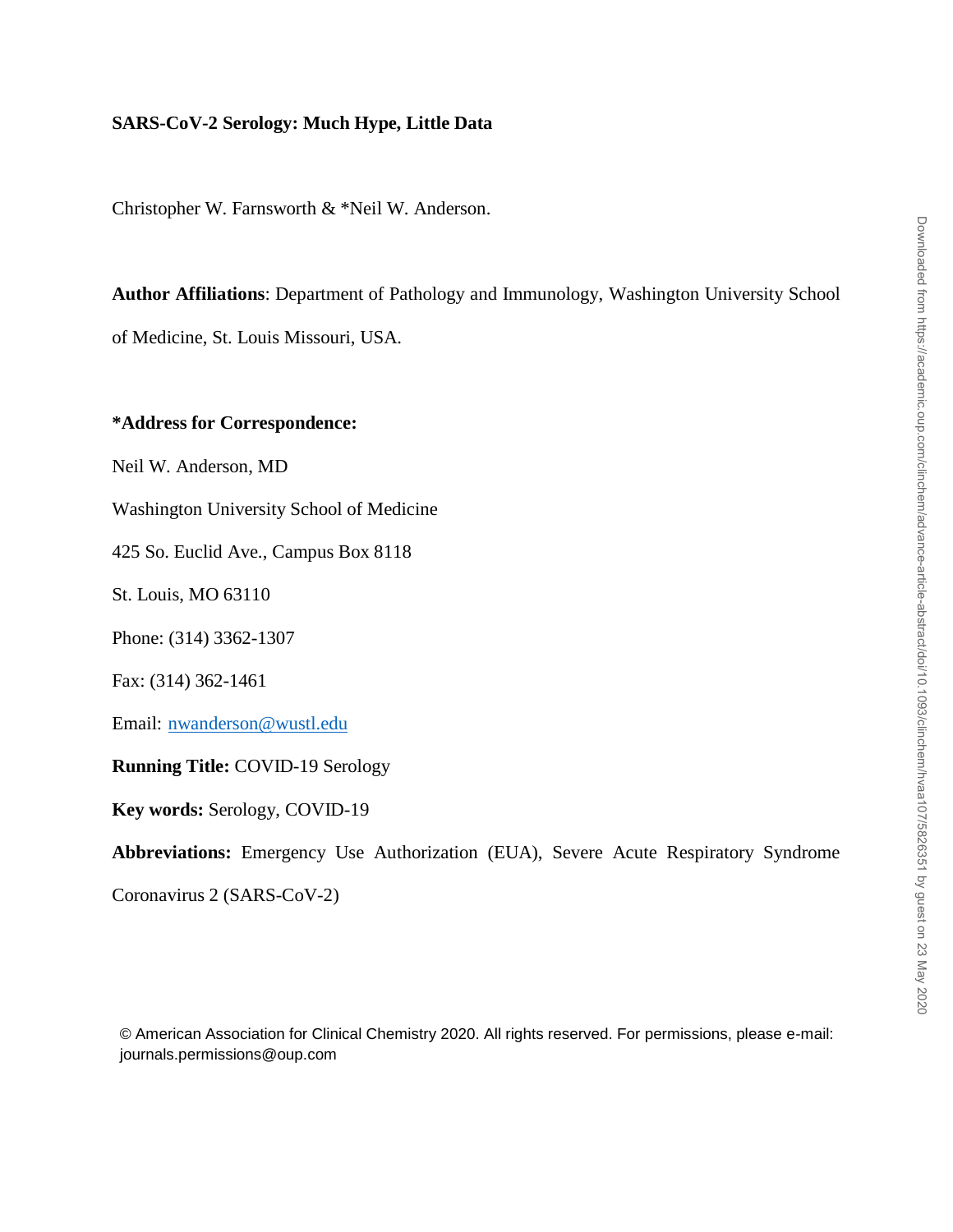Severe Acute Respiratory Syndrome Coronavirus 2 (SARS-CoV-2), the causative agent of coronavirus disease 2019 (COVID-19), has led to significant morbidity and mortality throughout the world (1). In response to a lack of COVID-19 testing the FDA issued guidance regarding serologic assays, stating that although manufacturers could use the Emergency Use Authorization (EUA) pathway for approval, serologic assays could also be marketed in the US bypassing this approval process(2). This has led to a dramatic availability of serologic tests, most of which from companies with little to no track record in the in vitro diagnostic market. At the time of writing, more than 100 manufacturers have notified the FDA that they are offering / plan to offer serologic testing in the US and only 4 have received EUA clearance. (3). This represents an unprecedented release of manufacturer developed laboratory tests that have not been reviewed by the FDA. Some have appeared in non-peer reviewed preprint servers and have both gained attention and generated criticism in the lay press.

Nonetheless, calls for serologic testing for COVID-19 have continued to gain momentum. Serology has been suggested to play three roles in the COVID-19 pandemic; 1) diagnosis, 2) identification of convalescent plasma donors, 3) screening populations with the purpose of determining exposure and immunity.

Diagnosis A common question from physicians in our hospital network is if serology can be used for diagnosis. Serologic assays are unlikely to be useful for this application. Early reports indicate patients become positive for anti-SARS-CoV-2 IgG approximately 7-14 days after onset of symptoms (4). In our hospital, the median time from onset of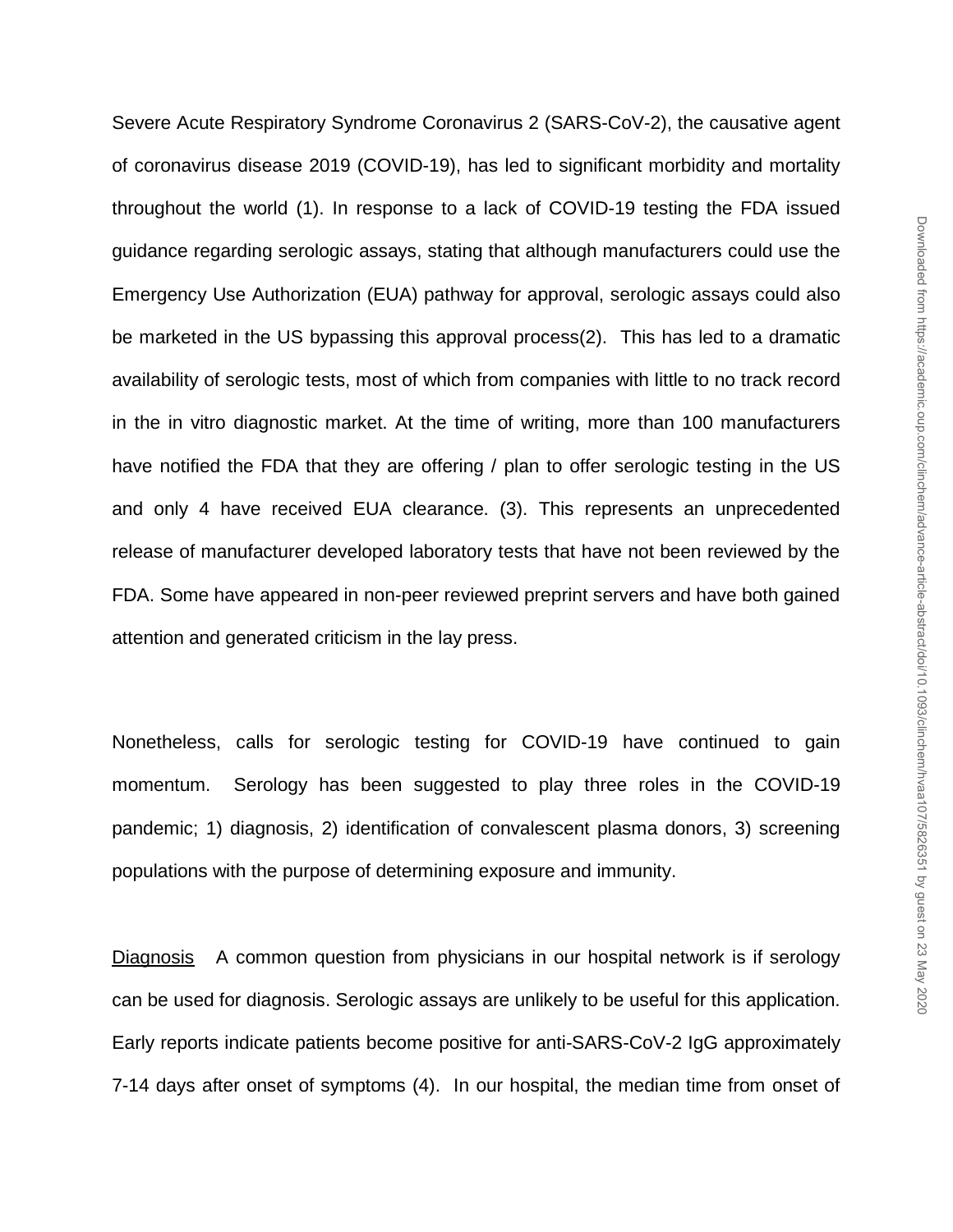symptoms to patient presentation is 3 days (mean ~5 days), making serologic diagnosis unlikely at the time of initial patient evaluation. Many have suggested the use of anti-SARS-CoV-2 IgM to detect early infections and many lateral flow-based devices include IgM. However, most IgM based assays suffer from higher false positive rates relative to IgG based assays (5). Due to these limitations molecular techniques are favored for the diagnosis of COVID-19. However, sensitivity limitations have been noted with molecular testing, directing providers to alternate means of testing in PCR-negative patients with compatible symptoms. The utility of serologic testing in this setting has yet to be established. In our experience, testing of patients previously negative by COVID-19 PCR revealed a small subset of serologically positive patients (~1% of symptomatic, PCR negative patients). While the exact disease status of these patients is difficult to adjudicate, these findings suggest a limited niche for diagnostic serologic testing. This is congruent with suggestions recently released by the Infectious Disease Society of America (IDSA) (6).

Convalescent Plasma Donation: Identification of convalescent plasma donors is another suggested use of serologic testing. Currently, patients who have recovered from COVID-19 can donate their plasma if they have tested negative by molecular assays. Presumably, patients with high anti-SARS-CoV-2 titers would be the ideal donor population, making this a useful application. Further studies are needed to demonstrate if antibodies against SARS-CoV-2 are neutralizing and provide protection at the same level at which they are detected. Furthermore, since many serologic assays do not provide quantitative results, there are limited mechanisms for distinguishing between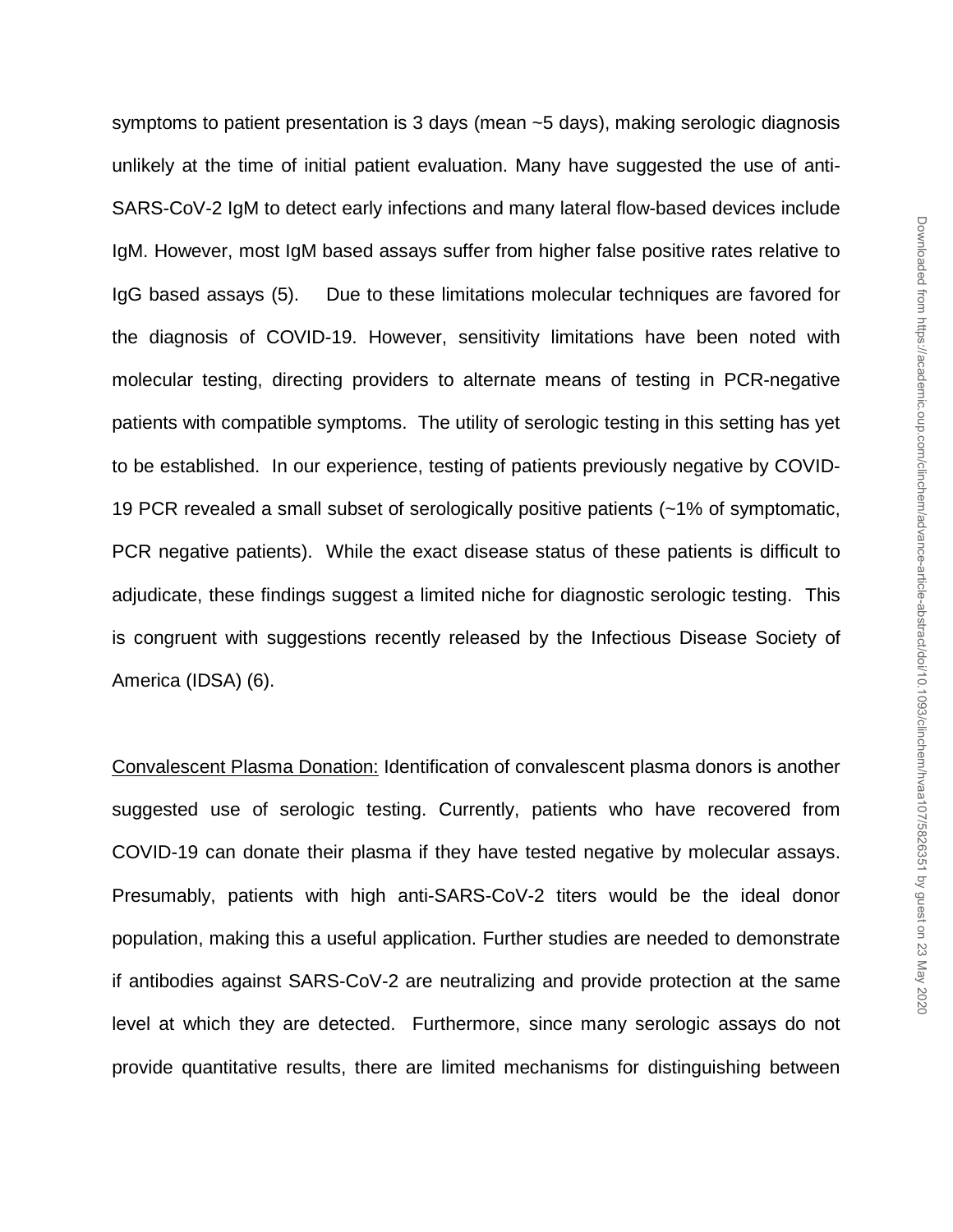donors with high titers of antibody versus those with low titers. If there is an intent to convert qualitative assays to quantitative assays for this purpose they must be evaluated as such (including an assessment of precision spanning the reportable range).

Population Screening: Population screening has been proposed to identify exposed patients that are presumptively immune to SARS-CoV-2 secondary to exposure and to quantify the prevalence of exposure within a population for epidemiologic purposes. While specific guidelines regarding how "presumptive immunity" will be determined and used do not exist, this potential use has generated the most excitement in the lay public. Members of the White House Coronavirus Task Force have touted serologic assays to allow protected Americans to return to the workplace and rekindle the economy (7). Unfortunately, it is not known if anti-SARS-CoV-2 antibodies are protective at this time, although the general assumption is that the presence of antibodies will provide at least some immunity. Though this is only an assumption, it is not without merit given what is known about other respiratory viruses (i.e. influenza) as well as the evidence the convalescent plasma may be an effective therapy(8).

The challenge with this approach is that even in areas with reported extensive spread of COVID-19, seroprevalence is likely low. Even a laboratory test with excellent sensitivity and specificity is often unhelpful in low-prevalence settings. Here specificity and the incidence of false positive results must be accurately determined. If the prevalence of COVID-19 in the population is 20% a test with a sensitivity and specificity of 98% will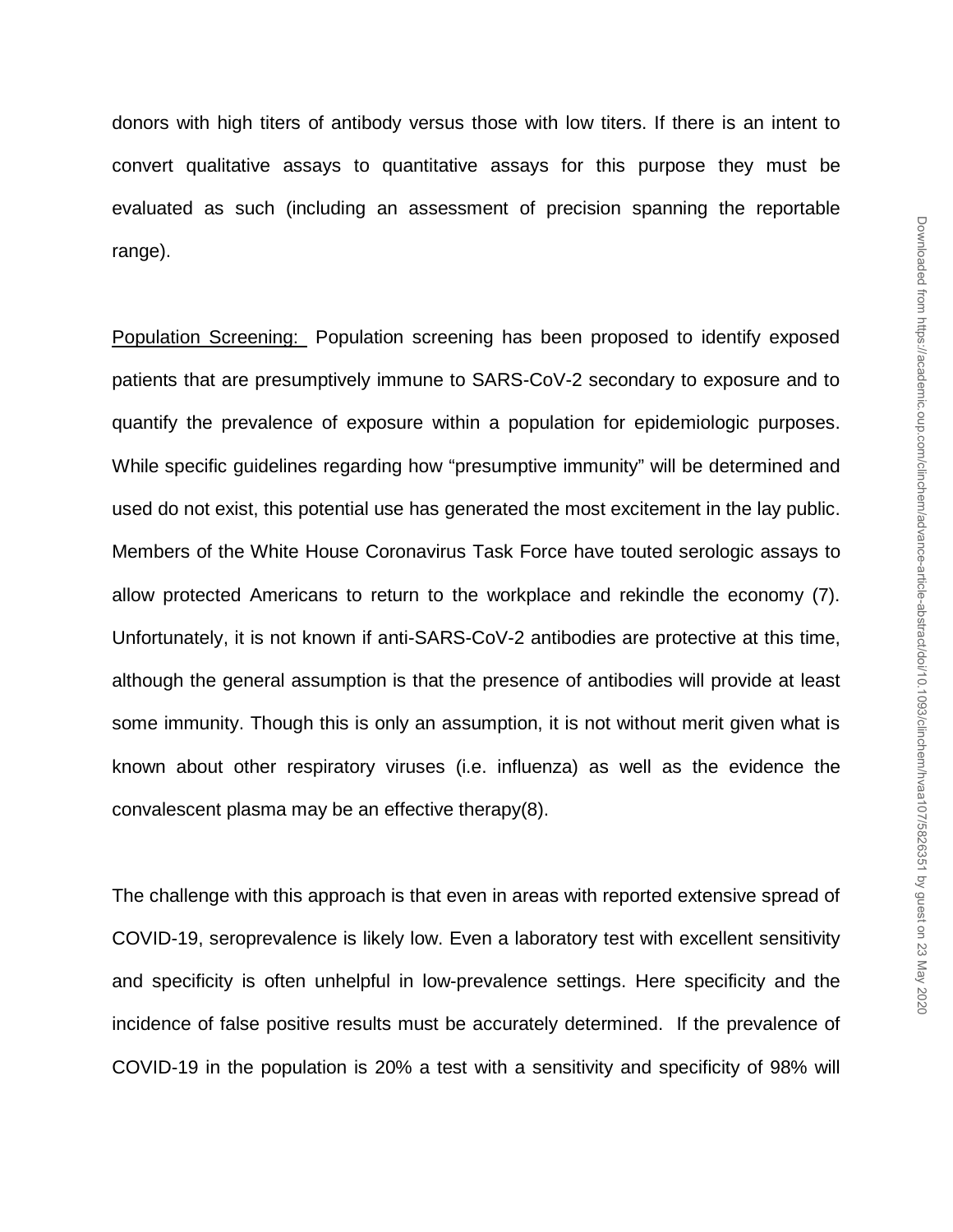make the value of a positive result (PPV) 92.5% (Figure 1). In New York City, the estimated prevalence is 1.69% (9), therefore if a serologic test has a specificity of 99.5%, the PPV is 76.6%. However, if the specificity is lowered to 98%, the PPV plummets to 45%; or ~1:2 positive results is a false positive. In such a scenario one half of those cleared to return to work would not have SARS-CoV-2 specific antibodies and would be at risk of acquiring and transmitting infection. In cities and states with lower prevalence such as Missouri (0.1%) (10), even a specificity of 99.5% will result in a PPV of 16.4%. , Understanding the correlations between prevalence, specificity, and PPV is a necessity before implementing serologic testing for screening.

The importance of specificity of serologic tests for screening low prevalence populations was recently demonstrated in a non-peer reviewed publication (11). 3,300 residents in California were screened for antibodies to SARS-CoV-2 using a device without an EUA. The authors found that 1.5% of those screened were positive for SARS-CoV-2 antibodies and, after analysis, found the estimated prevalence to be 2.4%. Using 30 specimens from patients pre-COVID-19 in combination with the manufacturers claims, the authors asserted a sensitivity of 80.3% and specificity of 99.5%. However, the 95% confidence interval of the specificity was 98.2-99.9. The authors acknowledged that the device had not been adequately validated and that if the specificity was near98%, the estimated prevalence would fall from 2.4% to <1%, with a 95% CI reaching 0%.

What could be the reason for these false positive results? Given the homology of SARS-CoV-2 to other coronaviruses, it is likely that antigens used as targets in poorly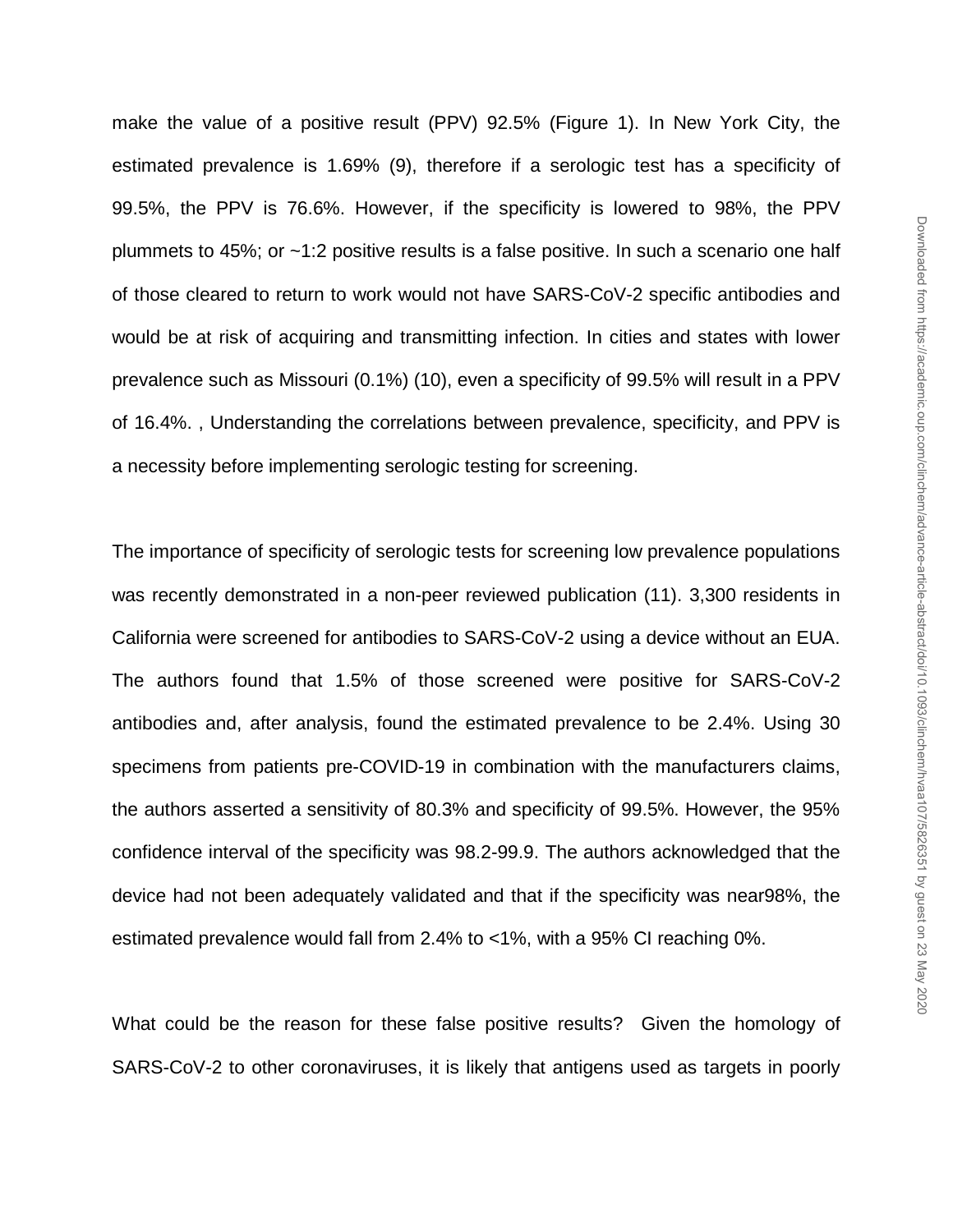designed assays will cross react. This risk is exaggerated in older populations who are likely to have been exposed to a wider variety of coronaviruses (12). Many serologic assays also cross-react in patients with EBV, rheumatoid factor, and heterophile antibodies. Careful antigen selection in COVID-19 serological assays is required to avoid cross reactivity of anti-seasonal coronavirus antibodies. If validation studies are not designed appropriately (ie. if only young, asymptomatic pre-pandemic patients are used as the negative population), then these limitations may not be thoroughly vetted and specificity of the assay may be grossly overestimated.

How to Validate COVID-19 Serological Assays? Given the lack of scientific rigor regarding the assessment of available serologic assays, it is a necessity that the laboratory community provide thorough examination of these methods and clearly articulate to providers their utility. This is particularly true of assays without an EUA whose performance may be variable. The Clinical and Laboratory Standards Institute (CLSI) recommends that sensitivity be assessed by analyzing at least 50 positive specimens from patients with confirmed disease(13). Ideally this would be performed serially to determine the sensitivity at various days post-symptom onset. The CLSI also recommends 50 specimens to determine clinical specificity. While these recommendations are helpful, the rigor of the validation should ultimately be dependent on the intended test population (13). For population-based screening with low seroprevalences, the specificity needs to be >99% with small confidence intervals (ie. between 99.0-99.9) to ensure a high PPV. This would require a negative control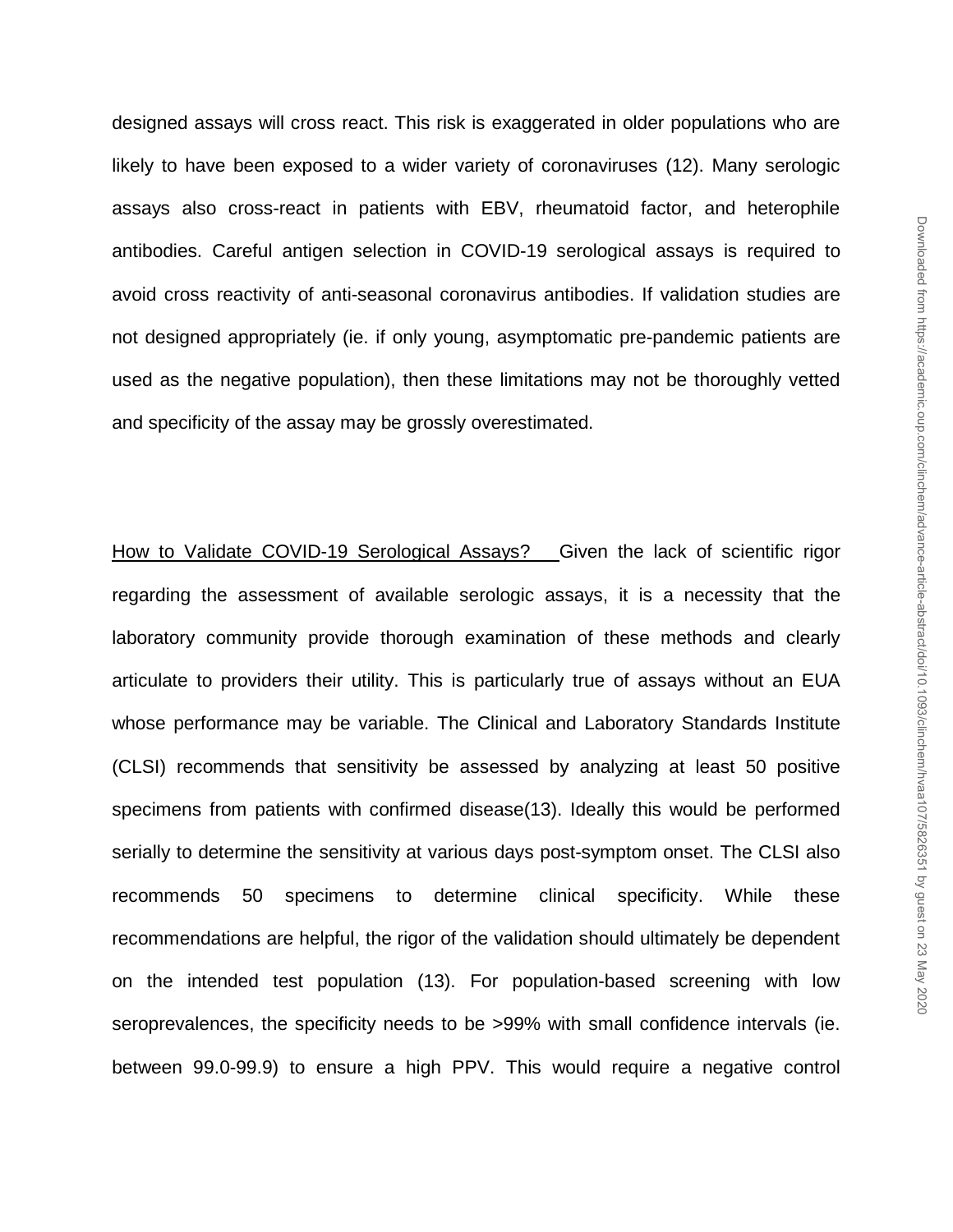population exceeding 750 people (14) or 2000 people (15) depending on the statistical model used. In contrast, specificity may not need to be as high when testing groups with higher pretest probabilities (ie. convalescent plasma donors). Several sources of specimens should be analyzed to determine the false positive rate, including symptomatic patients who have tested negative for COVID-19 by molecular assays and specimens acquired prior to the 2019 COVID-19 outbreak. Each validation/verification should also include a subset of patients with confirmed seasonal coronaviruses such as NL63, HKU1, OC43, and 229E. Finally, other specimens with potential cross-reactivity should be tested, including those with heterophile antibodies and rheumatoid factor.

In conclusion, while serologic assays have generated much hype, there is a need for data to support their clinical utility. When not properly evaluated they have the potential to misdiagnose and misinform. It is also crucial for laboratories to rigorously validate assays to assure they are suitable for their ultimate use. . Furthermore, as the general public becomes enamored with the promise of COVID-19 serologic testing, it is the responsibility of laboratory professionals to remind everyone of the peril.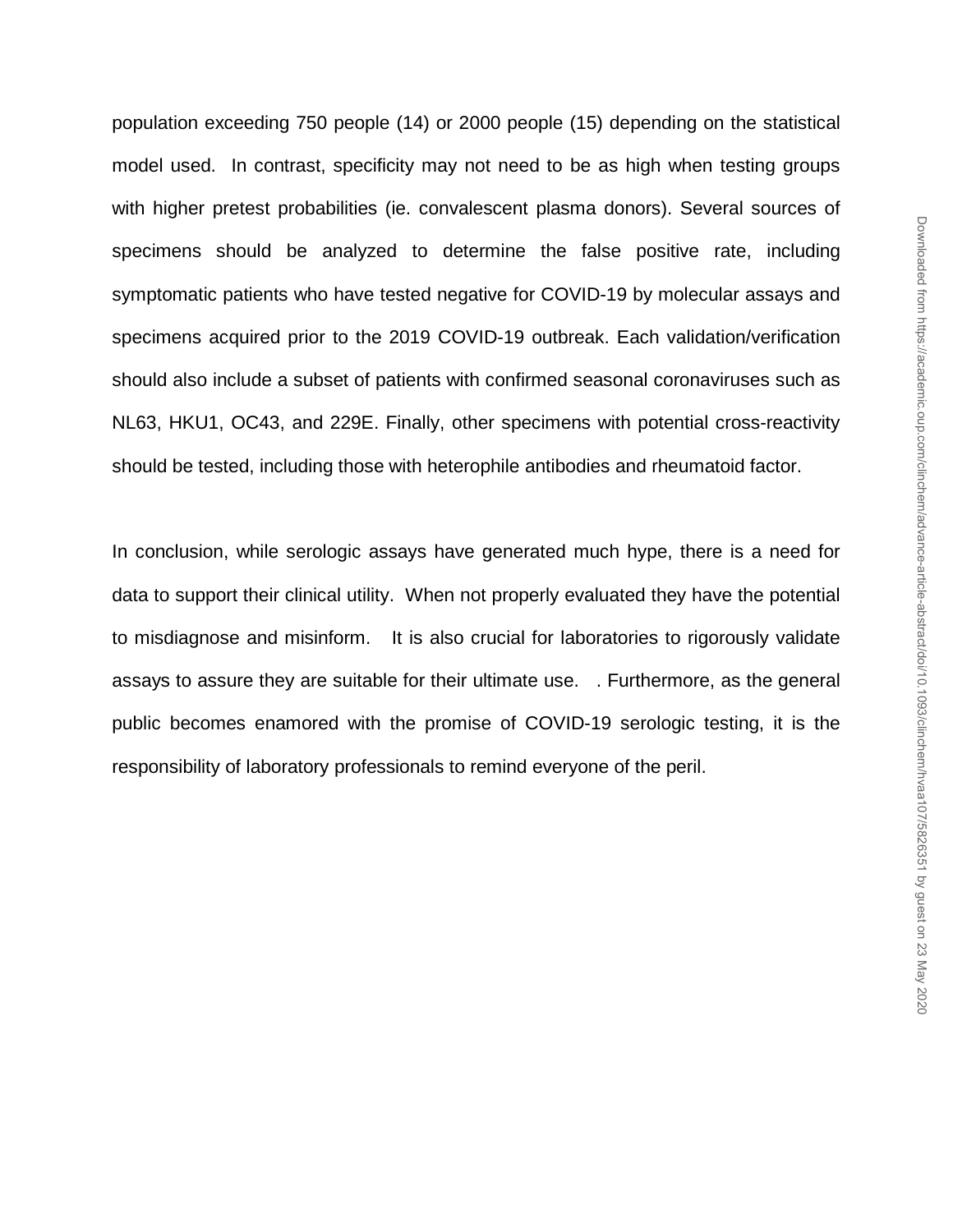## **REFERENCES**

- 1. Fauci AS, Lane HC, Redfield RR. Covid-19 Navigating the Uncharted. N Engl J Med. 2020;382:1268–9.
- 2. Policy for Diagnostic Tests for Coronavirus Disease-2019 during the Public Health Emergency - Immediately in Effect Guidance for Clinical Laboratories, Commercial Manufacturers, and Food and Drug Administration Staff. :14.
- 3. US Food & Drug Administration. Emergency Use Authorizations [Internet]. FDA. FDA; 2020 [cited 2020 Apr 24]. Available from: https://www.fda.gov/medical-devices/emergencysituations-medical-devices/emergency-use-authorizations
- 4. Okba NMA, Müller MA, Li W, Wang C, GeurtsvanKessel CH, Corman VM, et al. Severe Acute Respiratory Syndrome Coronavirus 2-Specific Antibody Responses in Coronavirus Disease 2019 Patients. Emerging Infect Dis. 2020;26.
- 5. Landry ML. Immunoglobulin M for Acute Infection: True or False? Clin Vaccine Immunol. 2016;23:540–5.
- 6. Infectious Diseases Society of America. IDSA COVID-19 Antibody Testing Primer [Internet]. 2020 [cited 2020 Apr 23]. Available from: https://www.idsociety.org/globalassets/idsa/public-health/covid-19/idsa-covid-19-antibodytesting-primer.pdf
- 7. Remarks by President Trump, Vice President Pence, and Members of the Coronavirus Task Force in Press Briefing | April 17, 2020 [Internet]. The White House. [cited 2020 Apr 24]. Available from: https://www.whitehouse.gov/briefings-statements/remarks-president-trumpvice-president-pence-members-coronavirus-task-force-press-briefing-april-17-2020/
- 8. Shen C, Wang Z, Zhao F, Yang Y, Li J, Yuan J, et al. Treatment of 5 Critically Ill Patients With COVID-19 With Convalescent Plasma. JAMA [Internet]. 2020 [cited 2020 Apr 24]; Available from: https://jamanetwork.com/journals/jama/fullarticle/2763983
- 9. NYC Health. COVID-19: Data [Internet]. [cited 2020 Apr 23]. Available from: https://www1.nyc.gov/site/doh/covid/covid-19-data.page
- 10. Missouri DHSS. COVID-19 Outbreak [Internet]. [cited 2020 Apr 23]. Available from: https://health.mo.gov/living/healthcondiseases/communicable/novel-coronavirus/
- 11. Amanat F, Stadlbauer D, Strohmeier S, Nguyen T, Chromikova V, McMahon M, et al. A serological assay to detect SARS-CoV-2 seroconversion in humans. medRxiv. Cold Spring Harbor Laboratory Press; 2020;2020.03.17.20037713.
- 12. Gorse GJ, Patel GB, Vitale JN, O'Connor TZ. Prevalence of antibodies to four human coronaviruses is lower in nasal secretions than in serum. Clin Vaccine Immunol. 2010;17:1875–80.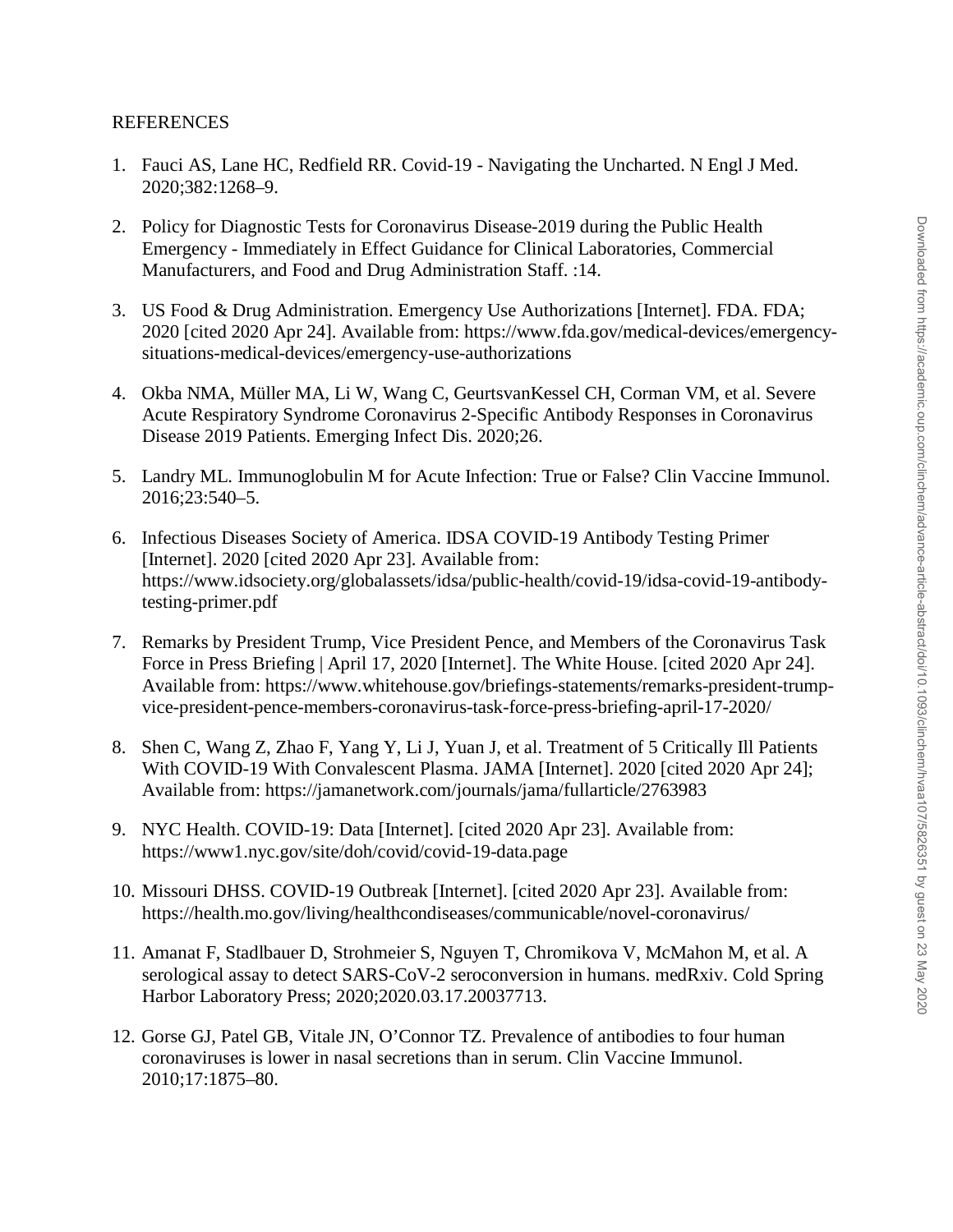- 13. Garrett, P, Lasky, F, Meier K. EP12-A2:2008 User Protocol for Evaluation of Qualitative Test Performance. CLSI [Internet]. 2008;28. Available from: http://clsi.edaptivedocs.biz/GetDoc.aspx?doc=CLSI%20EP12%20A2:2008&format=HTM
- 14. Kroll M, Biswas B, Rudd J, Durham P, Gorman R, Gwise T, et al. EP24-A2:2011 Assessment of the Diagnostic Accuracy of Laboratory Tests Using Receiver Operating Characteristic Curves. CLSI [Internet]. 2011;31. Available from: http://clsi.edaptivedocs.biz/GetDoc.aspx?doc=CLSI%20EP24%20A2:2011
- 15. Clopper CJ, Pearson ES. The Use of Confidence of Fiducial Limits Illustrated in the Case of the Binomial. Biometrika. Oxford Academic; 1934;26:404–13.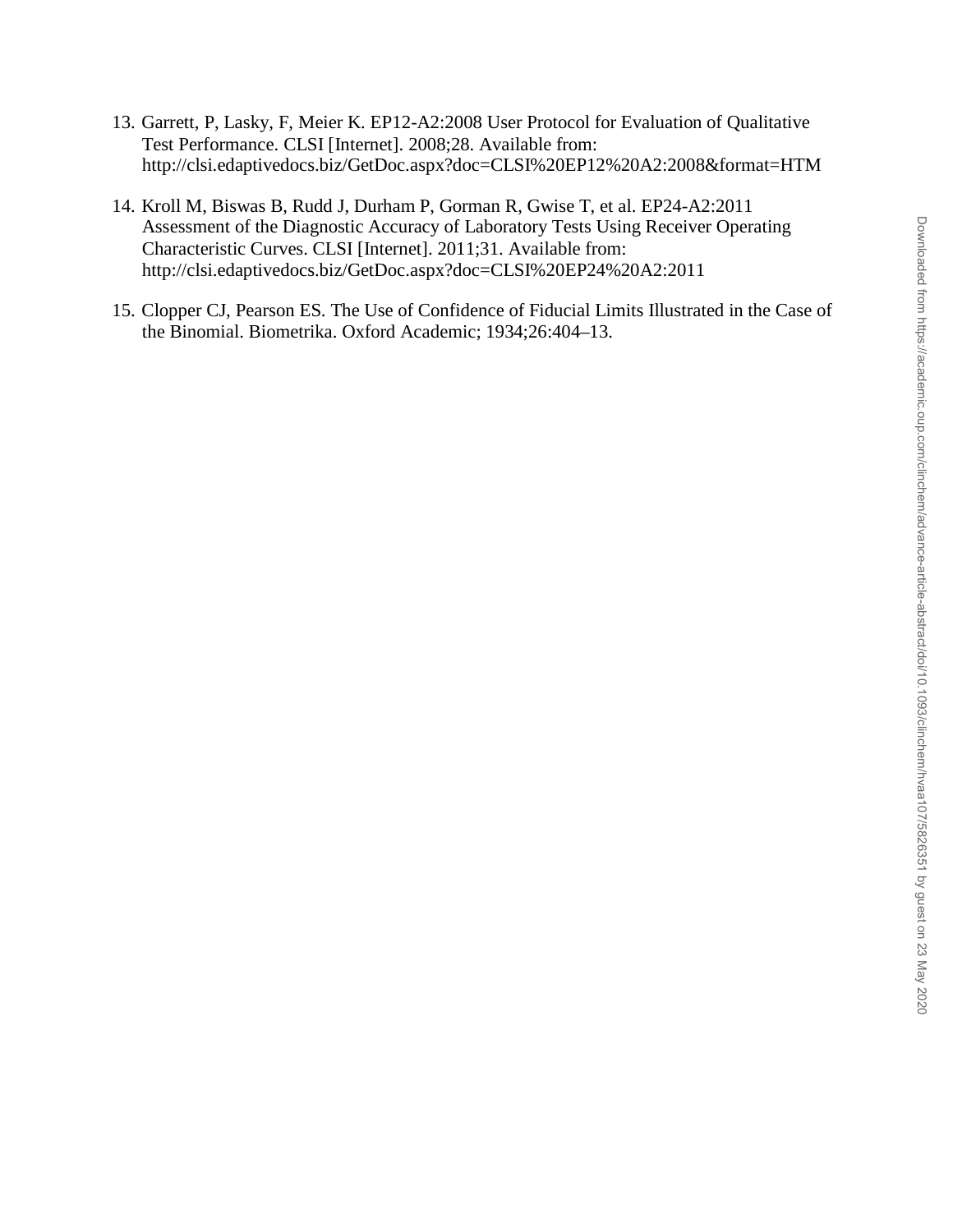Figure 1. Effect of Prevalence and Sensitivity on Positive Predictive Value

Figure 1 Legend: Shown are the calculated positive predictive values (PPV) based on the incidence of a population. True negative (TN), false negative (FN), true positive (TP), false positive (FP). Black portions of the pie charts on the center and right image indicate the estimated prevalence based on PCR confirmed COVID-19 cases in the respective regions.